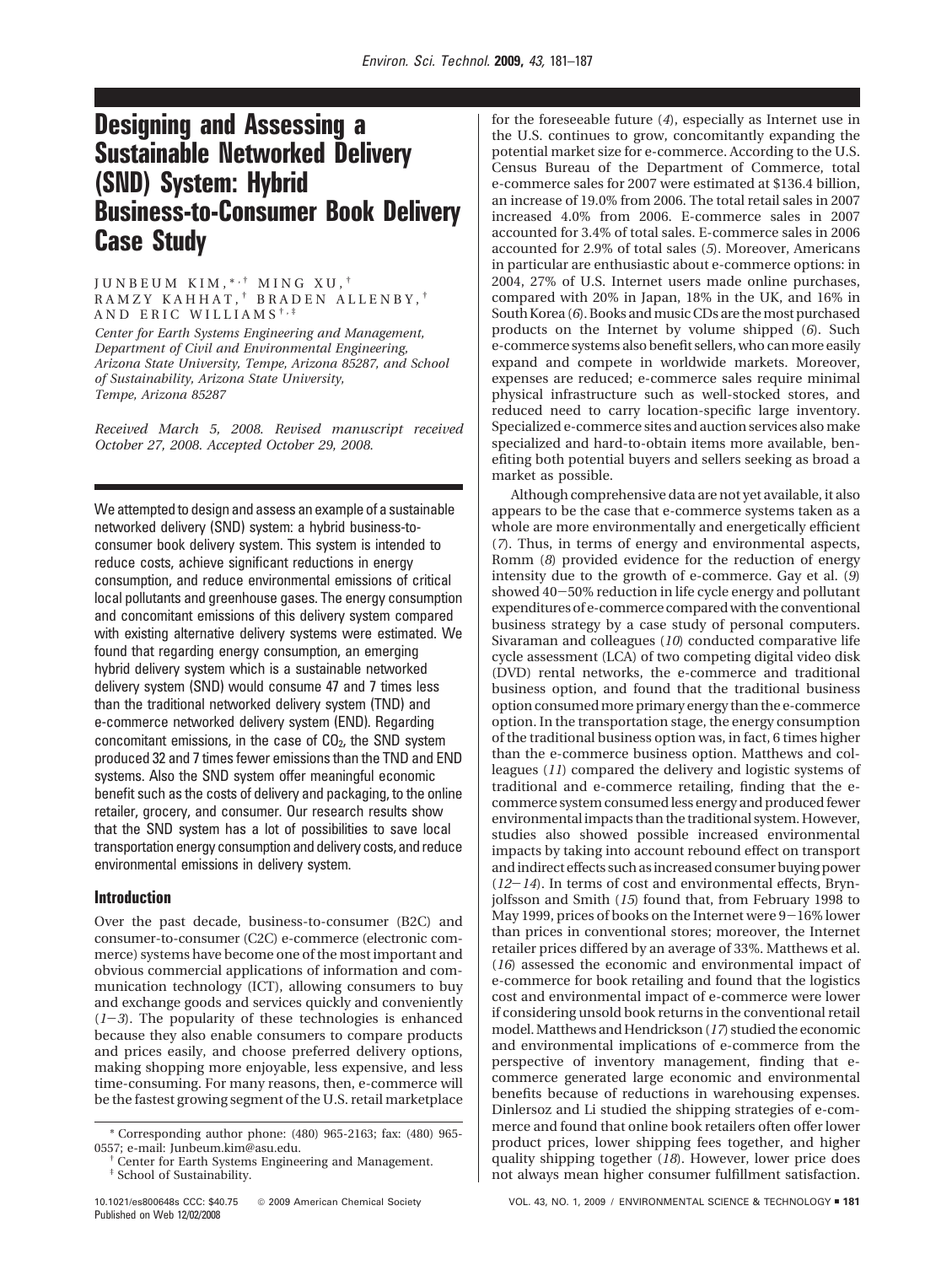

(c) Sustainable Networked Delivery (SND) System with Pick up Point

### **FIGURE 1. Three types of book delivery systems: traditional networked delivery (TND), e-commerce networked delivery (END), and sustainable networked delivery (SND).**

According to Cao et al., competing on price may not be a good strategy for e-commerce in the long-term (*19*). Moreover, when shipping costs are included, e-commerce does not always provide lower prices than conventional retailers (*20*).

These studies suggest that environmental benefits depend heavily on the design and operation of the particular systems involved in each case. Indeed, Fichter (*21*) argued that the technology used in e-commerce itself does not determine sustainability, but rather its design, use, and regulation do. Thus, we evaluated these studies to determine which specific domains within these delivery and logistic systems are particularly important in determining overall impacts. As a result, we found the local delivery subsystem is a key: moving the purchased item from consumers to local bookstores or delivery companies generated about 45% of the total cost and environmental impact in both delivery systems. Accordingly, we focused our efforts on the design of a sustainable local networked delivery (SND) system (*22*) and, for simplicity's sake, on book sales (we anticipate that CD sales would have similar network characteristics, but did not research the flow of products associated with auction sites). In particular, given book sales system's resource consumption and emissions profile, noise generation, and contribution to congestion, we focused on the impacts of different delivery patterns on the transportation networks.

# **Methods and Approach**

**Research Approach.** *Goal and Functional Units.* The goals of this study are to (a) design a sustainable networked delivery (SND) system; (b) compare transportation cost, energy consumption, and concomitant emissions in the three delivery systems (traditional networked delivery (TND) systems, e-commerce networked delivery (END) systems, and SND systems; see Figure 1); (c) estimate the energy savings and  $CO<sub>2</sub>$  reduction potential for each option. Furthermore, estimation of the energy consumption and  $CO<sub>2</sub>$ generation from book delivery systems (TND and END systems) in the Metropolitan areas (30 largest Metro areas and other Metro areas from U.S. Census Bureau data) in the U.S. is a major goal of this research. For this study, the functional unit is the purchase and delivery of 100 books to 100 customers. This number is based on the determining sample size and techniques of Israel and Cochran (*23, 24*).

*Research Boundary and Assumptions.*The geographic area chosen for this study was the 85281 zip code within TempeArizona. As a part of the Phoenix Metropolitan area, the findings and results from this area could be extended to any Metropolitan area in the U.S. Two big grocery stores, two bookstores, and one delivery facility were located inside the study area and were selected as part of the TND, END, and SND, respectively.

The study is performed considering the following assumptions:

- (a) All 100 consumers use only the grocery stores and bookstores within the area of study;
- (b) In the SND system, the energy consumption and emissions resulting from the customer's travel to the grocery store (the pickup point for the SND model) are considered to be the result of the primary purpose of the trip, the purchase of groceries, and are therefore not counted as part of the book delivery process;
- (c) For the TND system, all 100 consumers purchase their books in the same day;
- (d) For all the cases, the average round trips of consumer's driving to bookstore and delivery trucks are considered;
- (e) For the TND system, all trips to bookstores are made by automobiles, not by alternative modes;
- (f) For all the cases, the environmental burdens associated with the use phase of the facilities are not considered;
- (g) For the END system, two trucks deliver the 100 books in one day of work as part of their delivery route. The route and number of trucks are selected based on interviews with delivery companies and experts;
- (h) For the END system we assume that every book is delivered successfully in the first attempt;
- (i) For the END system, the delivery of books from the delivery facility to the residential buildings is only considered;
- (j) For the SND system, the delivery of books from the delivery facility to the pickup point is only considered;
- (k) For the TND system, the transportation of the books to the bookstore is not considered;
- (l) Inalldeliverysystems,bookreturnsarenotconsidered;
- (m) Life cycle burdens of manufacture, maintenance, and end-of-life of trucks and cars are not considered; life cycle burdens of construction, maintenance, and endof-life of facilities are not considered.

*Book Delivery Systems.*The study compares three different "last mile" book delivery systems, the two currently in use-the TND with consumer's trip to bookstore and the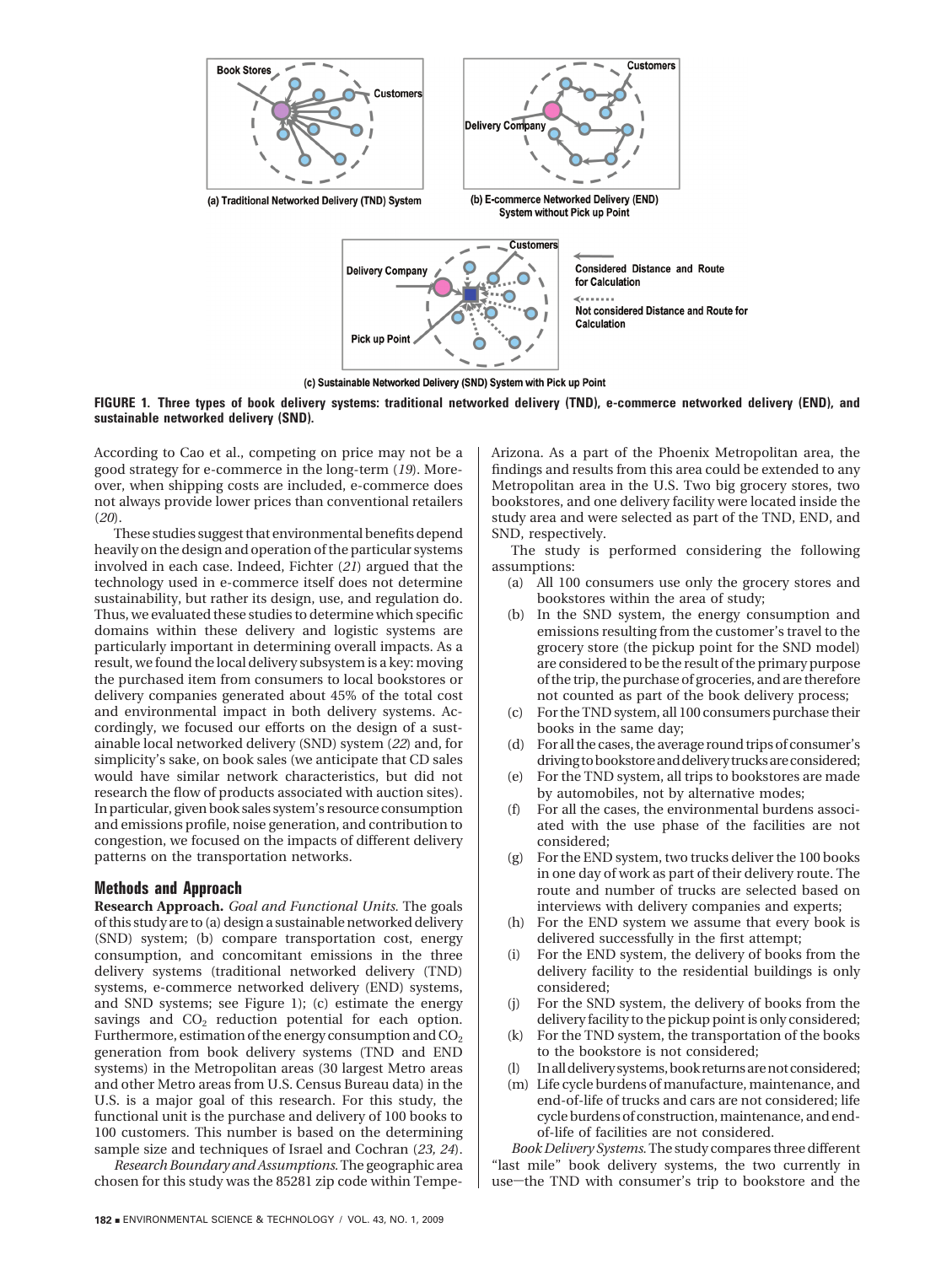# **TABLE 1**. **Book Online Retails and Total Book Retail Sales Data (in Millions of U.S. Dollars)***<sup>a</sup>*

| year            | book online<br>sales | total book retail<br>sales | % of book online<br>sales                                          |
|-----------------|----------------------|----------------------------|--------------------------------------------------------------------|
| 2005            | \$3,946              | \$25,629                   | 15.40%                                                             |
| 2004            | \$3,584              | \$24,876                   | 14.41%                                                             |
| 2003            | \$3,193              | \$24,584                   | 12.99%                                                             |
| 2002            | \$2,812              | \$23,728                   | 11.85%                                                             |
| 2001            | \$2,344              | \$23,037                   | 10.17%                                                             |
| 2000            | \$2,207              | \$23,269                   | 9.48%                                                              |
| 1999            | \$1,150              | \$23,989                   | 4.79%                                                              |
| 1998            | \$653                | \$26,541                   | 2.46%                                                              |
| Abstract; 2007. |                      |                            | <sup>a</sup> Data source: U.S. Census Bureau. The 2007 Statistical |

END system with delivery to the consumer's house-and the proposed SND system. As below, each of these is described in more detail.

*Traditional Networked Delivery (TND) System.* TND systems sell products from a retail store to consumers that physically travel to the store, browse the selection, and choose the product, and then travel home by means of car, bus, bicycle, or walking. Although as Table 1 shows e-commerce options have been growing market share rapidly, this is still the preferred option for most people in part because for some customers the bookstore is not just a place to purchase books but also for social activity or enjoyment. Indeed, many bookstores have sought to differentiate themselves from online options by adding coffee shops, comfortable chairs, and other accessories that make them a "destination" rather than just a store. To the extent they succeed, they enhance their social value, a factor we did not attempt to quantify in this study.

*E-Commerce Networked Delivery (END) System.* END system is widely applied nowadays. As stated above, about 15% of books sold in the U.S. in 2005 were ordered online and delivered directly to consumers. The process of the END system is generally as follows. First, consumers browse the different online stores (e.g., Amazon.com) via the Internet. After selection of the book, a delivery option is selected by the customer. Then the purchase is made and the desired delivery location is indicated. The sellers then send the delivery information to their contracted delivery company, such as FedEx, UPS, USPS, or DHL. The delivery company arranges the pickup and delivery process based on information they get from the seller. Finally, the delivery company physically performs the delivery to the consumer. If the product cannot be delivered properly at the first time, delivery companies usually attempt delivery one or two more times, keep the product at the local facilities for pickup, or return the product to the sellers (because this is difficult to quantify, we make the conservative assumption that delivery occurs first time). Note that each delivery point adds only an incremental amount to the existing route structure, rather than a complete trip, as might occur when one picks up a book from a bookstore.

*Sustainable Networked Delivery (SND) System with Pickup Point.* While a number of more complicated schemes are possible, we have elected to model the simplest SND, a combination of e-commerce and centralized pickup point (PP), with the PP being a location that the consumer will already be visiting regularly. Currently South Korea and Japan have a very similar system for book delivery, which is dropoff and pickup services at convenience stores (*25, 26*). In our model for the U.S., for example, grocery stores as PPs were used, since most people have to shop for food frequently in any event. This is similar to the model already used in many apartment complexes and some communities: a mailman

delivers letters or residential packages to a mailbox in a centralized location and then residents pick up the mail or packages.

Nielsen's consumer packaged goods research shows the annual number of shopping trips (e.g., grocery, supercenters, convenience stores, and warehouse, etc.) per household was 164 in 2007 (*27*). This means a household made shopping trips 3.2 times per week. Consumers do not create additional trips to pick up orders (i.e., by an incentive to do the right thing and avoid unnecessary trips, grocery store charges nothing for pickup with another purchase, but charges \$X without purchase).

Also, according to UPS, FedEx, and U.S. Postal Service (USPS) data (*28*), about 63% of total package volume was delivered by using ground shipping, in distinction from just 13% of overnight air shipping, in 2005. Therefore, SND system could be an attractive system to END system users.

In addition to possible economic and environmental efficiency (e.g., energy saving and delivering cost), the SND model could have several additional benefits. First, it enables efficient collection and recycling of the packing material associated with e-commerce books (recycled materials; grocery stores already bulk-package cardboard on site due to heavy volumes received), identified in other studies as a major environmental consideration with the pure e-commerce model (*15*-*17*). Research undertaken by the Solid Waste Association of North America (SWANA) shows the collection of solid waste and recyclables typically represents 50% of MSW management system costs (*29*). Clearly, improvements in collection efficiency can have a big impact on total waste management costs. Additionally, it avoids the problems of multiple attempted deliveries, in that customers can be sure the book will be there when they want it.

**Analysis.** The framework of the research in this paper is presented in the Supporting Information. First, the network is defined by identifying relevant nodes: bookstores, delivery company locations, and PPs. Experiential driving information such as distance and time from consumers' houses to PPs, book stores, and delivery company locations is then gained for each delivery system. The geographic distribution data are also validated by the experiential driving information of 5 delivery persons of the delivery company. Second, links between nodes are quantified (this can be done either on the ground, or through GIS or mapping software). Once the networks are defined, energy consumption and emission generation can be calculated for each system. Finally, each network can be ranked according to the impact calculations. In our case, we obtained a random distribution of customers across the geographic region by randomly selecting located 100 houses within the "blocks" of the grocery networks in zip code 85281 in the Tempe area.

Driving distances and times for all nodes, including the delivery facilities, book stores, and PPs, were obtained from Google Maps (http://maps.google.com), which is a leading online provider of driving direction and time services. In calculating the routes, we assumed that consumers would go to the nearest bookstore or pickup point. We interviewed delivery companies to establish that given our routing model and the characteristics of the selected zip code area, they would use two delivery trucks. A standard vehicle routing algorithm (*30*), combined with interviews with delivery company drivers, was used to establish the specific vehicle delivery mapping.

Using the information gained about driving distance, the geographic distribution data of final demand followed by normal distribution with mean 4.42 km and standard deviation 2.27 for consumer's houses to bookstores, and with mean 2.91 km and standard deviation 1.19 for consumer's houses to pickup point. The environmental impacts of each delivery system were quantitatively calculated using EPA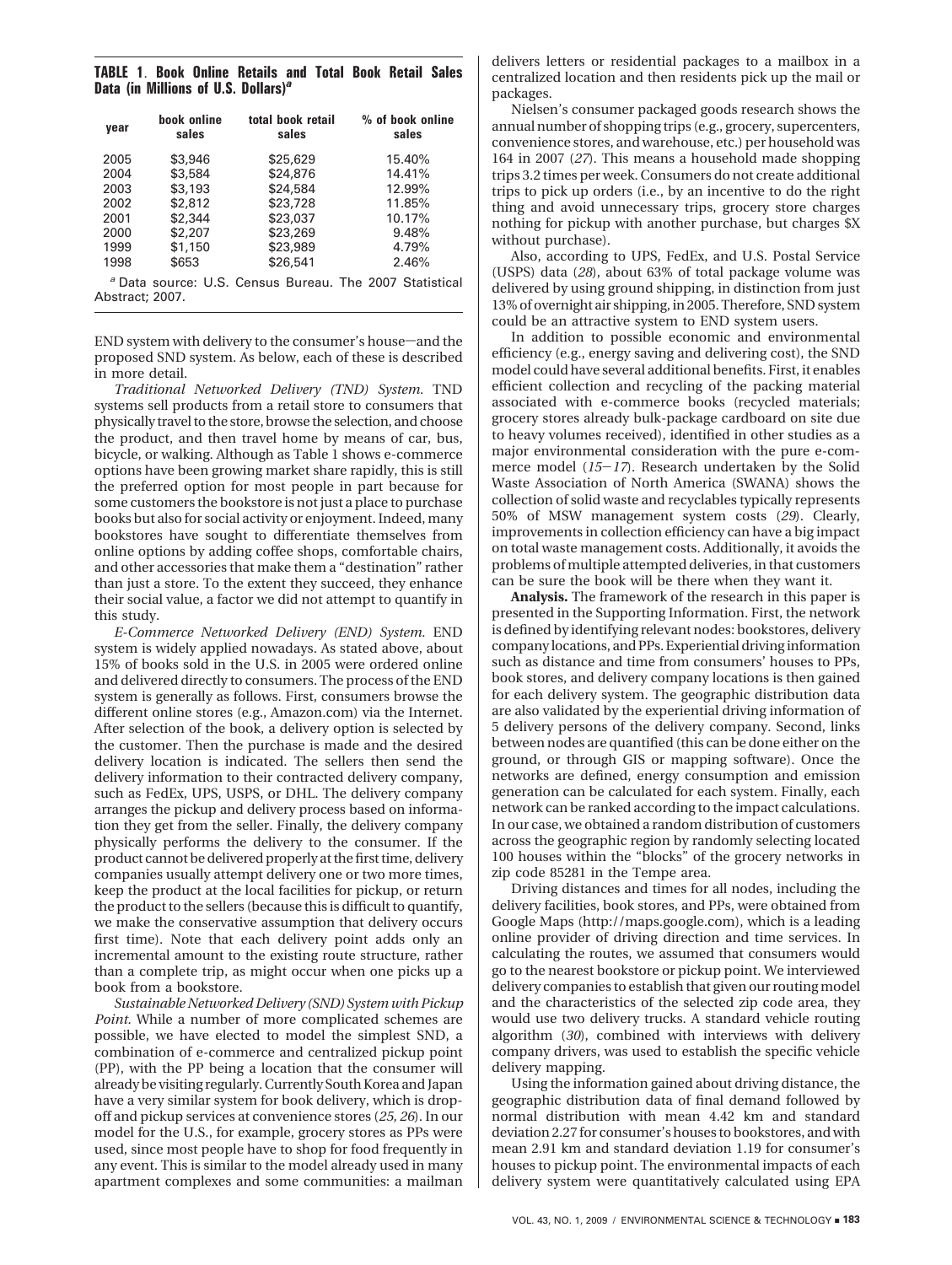**TABLE 2**. **Energy Consumption and Environmental Emissions from Each Delivery System to Deliver 100 Books***<sup>a</sup>*

|                                             | TND       | <b>END</b> | SND    |
|---------------------------------------------|-----------|------------|--------|
| distance (km)                               | 883 (66)  | 98(7)      | 13(1)  |
| time (min)                                  | 920 (46)  | 194 (10)   | 20(1)  |
| fuel consumption (L)                        | 87 (47)   | 13(7)      | 2(1)   |
| energy (MJ)                                 | 2,963(42) | 512(7)     | 71(1)  |
| hydrocarbon (HC), (q)                       | 747 (56)  | 98(7)      | 13(1)  |
| carbon monoxide (CO), (g)                   | 6,807(52) | 952(7)     | 131(1) |
| nitrogen oxides (NO <sub>x</sub> ), (g)     | 521 (52)  | 74 (7)     | 10(1)  |
| particulate matter $(PM_{10})$ , (g)        | 2.9(53)   | 0.4(7)     | 0.1(1) |
| particulate matter (PM <sub>25</sub> ), (g) | 2.7(54)   | 0.4(7)     | 0.1(1) |
| carbon dioxide $(CO2)$ , $(kq)$             | 203 (32)  | 31(7)      | 6(1)   |

*<sup>a</sup>* In parentheses is the ratio between systems when SND system is one. Fuel energy density: automotive gasoline  $=$ 34.2 MJ/L, automotive diesel oil  $=$  38.6 MJ/L.

average emission factors and fuel-consumption factors for passenger cars and light-duty trucks (*31*) (see Supporting Information). The final analysis was based on a general model for assessing the environmental performances for delivery systems. Thus, although our results apply to book delivery systems, our methodology could easily be extended to other products, such as electronics, footwear, or music CDs.

An economic analysis to verify the feasibility of the proposed SND system was also conducted. We first looked at the costs of the respective supply chains, beginning with the observation that many aspects of the systems are the same (e.g., printing the book), and that the cost differences between the two systems thus depend on the differences in delivery and packaging. Assuming a reasonable dimension and weight of books, we can then calculate and compare the different costs arising from the delivery and packaging components of the END and SND systems. Finally, the pricecutting potential for delivering a book in the proposed SND system shows the feasibility of the SND system from an economic aspect.

## **Results**

**Energy Consumptions and Environmental Emissions.** Energy consumption and air emissions, including hydrocarbon (HC), carbon monoxide (CO), nitrogen oxides (NO*x*), particulate matter ( $PM_{10}$  and  $PM_{2.5}$ ), and carbon dioxide ( $CO_2$ ), from each delivery system are compared. Table 2 shows that the SND system, because it involves much less dedicated driving, is more environmentally friendly than the TND and END systems. Regarding energy consumption, about 2,963, 512, and 71 MJ are consumed in the TND, END, and SND systems, respectively; the SND option would consume 47 and 7 times less than the TND and END systems. Concomitantly, the TND system results in much higher amounts of emissions in all categories than the END and SND systems; in the case of CO and  $CO<sub>2</sub>$ , releasing 6807 g of CO and 203 kg of CO2, compared to the END system, which released 952 g of CO and 31 kg of $CO<sub>2</sub>$ , or the SND system, which released 131 g of CO and 6 kg of CO<sub>2</sub>. Overall, implementation of a SND last mile delivery system offers the potential for significant reductions compared to current alternatives (this conclusion appears relatively robust given that we focused on transportation networks, and the SND system appears capable of significantly increasing the packaging recycling rate associated with END systems).

**Economic Analysis.** From the perspective of the consumer, one of the major advantages of the END system compared with the TND system is lower cost (*6*). Here, the SND system would appear to offer additional economic and operating efficiencies as well. Unlike the case with either the TND and END systems, the SND system creates shared costs in the infrastructure required for the last mile administration and delivery: stores can benefit perhaps significantly by the additional customer loyalty and traffic generated by operating a pickup service. Indeed, this is the reason many supermarkets now offer banking, pharmacy, and other nonfood services, and "loyalty cards" that routinely attract substantial price discounts.

To illustrate the costs of delivery and packaging, assume that the average weight of a book is 0.68 kg (1.5 lbs). The total delivery process contains two parts: bulk packaging delivery and local delivery. Bulk packaging weighs about 3.3% of the weight of books (*32*). Average cost for air carrier in 2002 is \$3/ton-km (\$4.8/ton-mile) (*33, 34*). Assume that the average mileage per freight shipment for printed products within the U.S. by domestic establishment is 510 km (816 miles) for both 2001 and 2006 (*33, 34*). Therefore, the highest cost for long-distance book shipment is a relatively trivial part of the charge paid by the consumer, costing only around \$1.79 (based on 2002 data).

The packaging associated with a single book package is about 5.3% by weight, which means the total weight of a package for local delivery is 0.72 kg on average. The average cost of local ground shipping with guaranteed day, definite one to five days (within the same zip code) from major domestic carriers are \$8.12 from UPS, \$6.88 from FedEx, \$2.47 from USPS, and \$6.54 from DHL (The average dimension of a book package is about  $28 \times 23 \times 5$  cm  $(11 \times 9 \times 2$  inch). Rates are cheapest option provided by the delivery companies (*28*).

The proposed SND system thus reduces, if not eliminates, the element of the logistics system that accounts for by far the predominant proportion of costs, which means it can therefore reduce shipping costs by as much as \$8.12 for each delivered book. This reduction is dramatic compared with the upstream freight shipping cost, which remains the same for all systems, and is sufficient to offer meaningful economic benefits to the online retailer, the PP, and the customer, an important incentive if one is attempting to change existing patterns of behavior.

Additional economic value (and probably environmental value) would result if migration to the SND system also reduced overall levels of packaging, as bulk packaging replaces individual packaging at least for some shipments. In terms of individual books, this effect pales against the elimination of the local delivery cost, but it might still be significant over the system as a whole. To illustrate, assume an average price for bulk packaging (heavy-duty bulk container,  $36 \times 36 \times 24$  in., holds max. wt. 72.6 kg) of 100 books at \$26.20 (*32*), giving a unit packaging cost for each book of \$0.26. The average price for single book packaging (kraft easy-fold mailers,  $20 \times 16 \times 4$  in., holds max wt. 8.2 kg) is about \$2.25 (*32*). Therefore, reduction in packaging cost in a SND system could be up to \$1.99 per book compared to that in END system.

Although it is possible that a high-volume SND system could partially substitute bulk packaging for individual book packaging at some additional cost savings, we did not quantify this factor further given the high degree of uncertainty any assumptions regarding degree of substitution would necessary entail. For similar reasons, we did not attempt to quantify the costs and benefits associated with increased rates of packaging recycling from a PP as opposed to individual homes, as data on such patterns are lacking, although the efficiency of being able to recycle in bulk from a PP as opposed to individual book packaging is apparent. Finally, environmentalists have argued that lower prices for books and other articles as a result of e-commerce are undesirable because they create a "rebound effect" as money saved is spent on additional consumption with concomitant increases in environmental impact. We do not address this argument, but do note that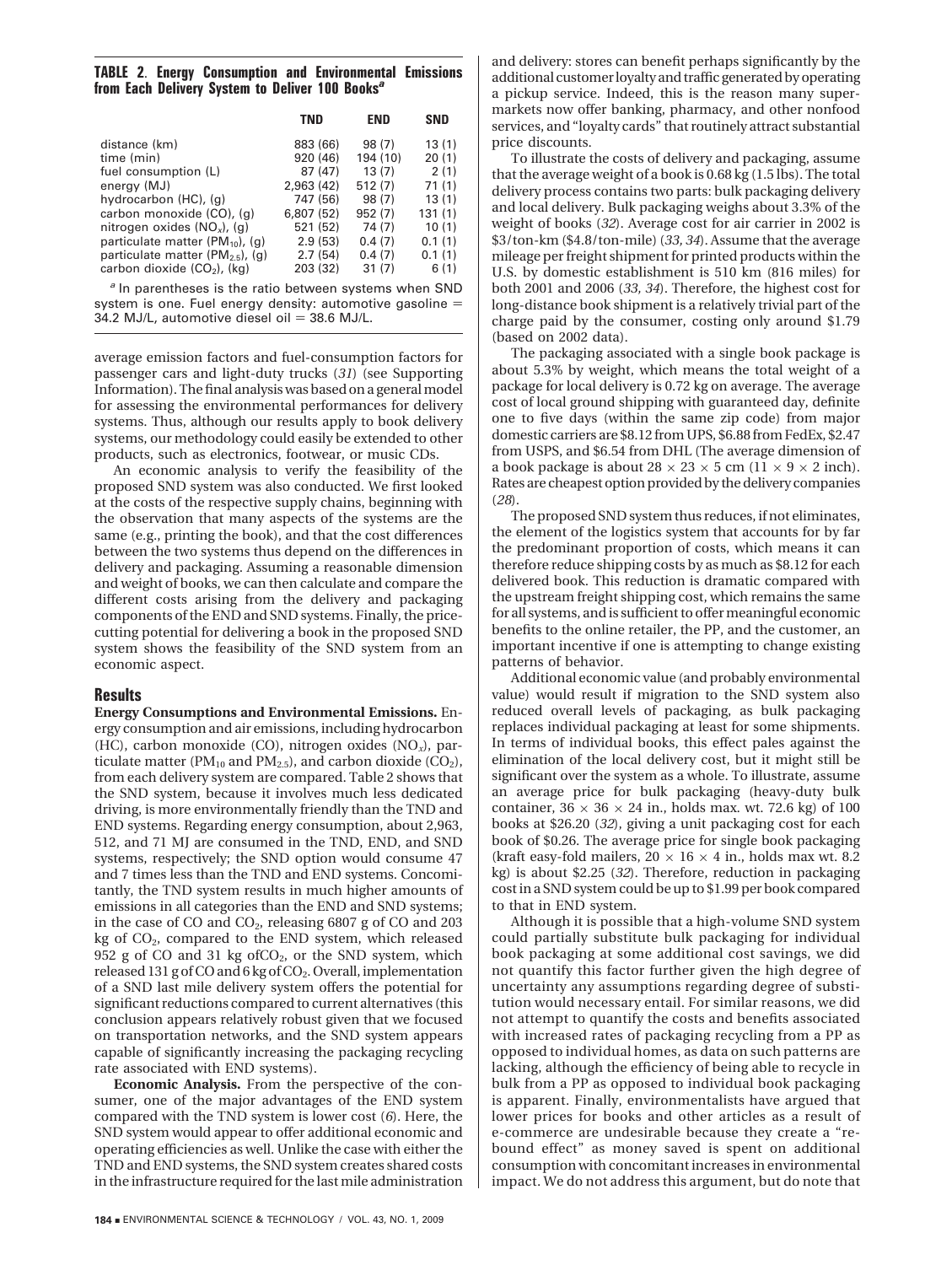**TABLE 3**. **Households and Calculated Delivered Book Quantity in the 30 Largest Metro Areas and Other Metro Areas Based on Total Book Sales Data in the U.S in 2005**

| area                   | households  | delivered<br>book quantity<br>in TND system in END system | delivered<br>book quantity |
|------------------------|-------------|-----------------------------------------------------------|----------------------------|
| ZIP Code 85281         | 20.173      | 442,315                                                   | 80,516                     |
| Phoenix metro areas    | 850,190     | 18,641,343                                                | 3.393.341                  |
| 30 largest metro areas | 51,339,133  | 1,125,666,473                                             | 204,908,554                |
| other metro areas      | 31.582.413  | 692.478.844                                               | 126.054.068                |
| U.S total              | 105,480,101 | 2,312,766,234                                             | 421.000.000                |

from a sustainability viewpoint it is not trivial, since higher prices may provide an environmental benefit by reducing consumption, but impose a social cost since such consumption is apparently viewed as desirable by the individuals involved. Thus, unless one simply assumes that environmental values are preferable to others, this phenomenon involves a conflict between the social and environmental values inherent in the sustainability formulation, and it lies beyond the scope of this paper to resolve it.

## **Discussion**

Greenhouse gas emissions generated by the transportation sector represent a significant contribution to global anthropogenic emissions.  $CO<sub>2</sub>$  emissions from the transportation sector in the U.S., at 1958.6 million metric tons (mmt), accounted for 33% of total U.S. energy-related  $CO<sub>2</sub>$ emissions in 2005 (*35*). Over the next 50 years, rising numbers and use of vehicles could increase greenhouse gas emissions from the U.S. transportation sources 80% above current levels (*36*). In order to evaluate the potential impacts on greenhouse gas emissions of implementing a SND system, we expand our consideration of the system to the level of 30 largest metro areas and other metro areas in the U.S. as well as the Phoenix metropolitan area, within which our Tempe study area is embedded. According to the U.S. Census Bureau, a household is classified within strata as residing in the top 30 metropolitan areas nationwide, any other metropolitan area, or a nonmetropolitan area. About 79% of households live in the 30 largest metropolitan areas and other metro areas in the U.S. (*5*).

We begin by assuming that the number and location of groceries (PPs), bookstores, delivery companies, and customers are similar in terms of geographic and distance distribution as in our original data sample. The 30 largest metro areas and other metro areas book purchase patterns by using total household (population) numbers and total book delivery data in the U.S., according to the USPS Household Diary study, were estimated in 2005 as 421 million books delivered to 105,480,101 total U.S. households through the END system (*37, 38*). This amount is 15.4% of total book sales in the U.S. The other 84.6% of books were sold through the TND system. Overall, in the 30 largest metro areas and other metro areas, about 331 million books were delivered to households by END system, while about 1.8 billion books were sold by TND system; on a household basis, this equates to about 4.0 books sold per household through the END system, and about 21.9 books through the TND system per year (see Table 3).

With these results, the energy consumption and  $CO<sub>2</sub>$ emission from each delivery system in the 30 largest metro areas and other metro areas were calculated.

Table 4 shows the total energy consumption and  $CO<sub>2</sub>$ emission from the TND and END systems. About 1,575 million L of fuel were consumed by TND, and 44 million **TABLE 4**. **Energy Consumption and CO2 Emission from Each System in the 30 Largest Metro Areas and Other Metro Areas in 2005**

| item                                    | hook<br>delivery in<br><b>TND</b> system | book<br>delivery in<br><b>END system</b> |
|-----------------------------------------|------------------------------------------|------------------------------------------|
| distance (million km)                   | 16,058                                   | 323                                      |
| fuel consumption (million L)            | 1,575                                    | 44                                       |
| energy (million MJ)                     | 53,872                                   | 1.694                                    |
| carbon dioxide (CO <sub>2</sub> ) (MMT) | 3.7                                      | 0.1                                      |

L were consumed by END in the 30 largest metro areas and other metro areas; this equates to 3.7 and 0.1 million metric tons of  $CO<sub>2</sub>$  emissions, respectively. Emissions from TND system are 37 times higher than those from END system.

On the basis of this result, the SND system's effect could be roughly estimated. If the SND system is running, when 10% of consumers from TND system use SND system about 155 million L of fuel consumption and 0.36 million metric tons of  $CO<sub>2</sub>$  could be reduced. When 30% of consumers from TND system use SND system, about 463 million L of fuel consumption and 1.07 million metric tons of  $CO<sub>2</sub>$  could be reduced in the 30 largest metro areas and other metro areas for book delivery system.

Also, if 10% of consumers from END system use SND system, about 3 million L of fuel consumption and 8,124 t of CO<sub>2</sub> could be reduced. When 30% of consumers from END system use SND system, about 11 million L of fuel consumption and 24,371 t of  $CO<sub>2</sub>$  could be reduced in the 30 largest metro areas and other metro areas. If the consumers who are using SND system are increased, fuel consumption and environmental emissions from local delivery system could be significantly reduced.

Undoubtedly, some assumptions have been applied in this research. It is necessary to discuss the validity of those assumptions. First, to make it possible to quantitatively identify each system's economic and environmental characteristics, consumers' shopping trips are considered to be dedicated. However, consumers will combine their trips for shopping for various goods together. This will reduce the marginal costs as well as environmental impacts as presented herein. Second, our research focuses only on local delivery because the upstream processes for END and SND are the same. It will be interesting to explore the differences between TND and the other two systems in terms of upstream logistic processes. Third, because individual consumers have different time windows and different preferences to buy books, single-book packaging is more plausible than bulk packaging. However, bulk packaging is still a potential advantage of SND compared with TND and END. Fourth, we assumed all trips to bookstores are made by automobiles, but not alternative modes such as walking or public transportation. According to the 2001 national household travel survey data, in the proportion of trips by mode, personal vehicle travel accounts for 87% of the total (*39*). Moreover, trips made by personal vehicles are responsible for most of the energy consumption and air emissions. Therefore, although this assumption overestimates the total environmental impacts, the collective magnitude of energy consumed and air emissions generated in the book retail market can be presented by our results. In further study, alternative trip modes should be considered to make the results close to the reality. Finally, in our research, the staff and storage space required in PPs are not studied. When we calculate the required storage space in the grocery, based on the annual total volume for 80,516 books in ZIP code 85281,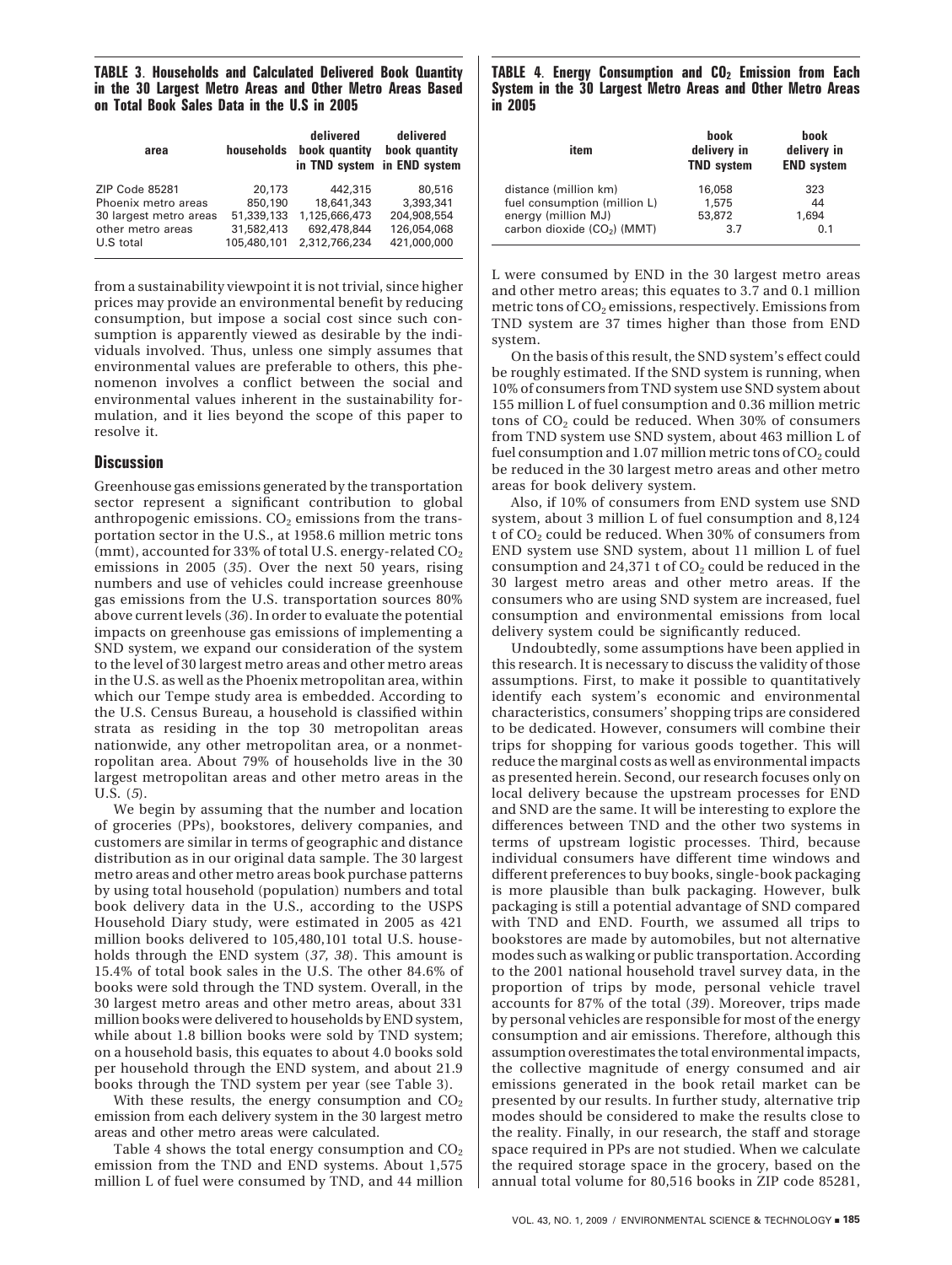about 39.7 cubic feet per day  $(1.1 \text{ m}^3/\text{day})$  space is enough in two groceries. In terms of revenue of grocery space, according to the grocery stores and supermarket industry data, average annual sales per square foot of selling space is about \$500 (*40*). Based on 19.85 cubic feet per day space data for a grocery, we assume that the grocery needs about 20 cubic feet of space per day. Therefore the lost revenue from storing e-commerce deliveries is just \$27.40 per day. This amount is not a significant value in a grocery. The calculations are shown in the Supporting Information. All in all, assumptions help to make this study possible. However, future studies will model the reality in more detail based on this primary research.

In this paper, we have proposed an alternative to current e-commerce and retail local delivery system that appears, based on an initial and bounded analysis, to offer potentially substantial environmental, social, and economic benefits when compared to existing networks. It would require different commercial arrangements and changes in consumer behavior, but, especially given that cost reductions exist and could be shared across the system, these might be feasible. As mentioned before, a very similar system is running in South Korea and Japan. The reason an SND system or similar has not been applied in other places is complicated. The main reason may be that the economic incentive provided by the SND system is not high enough to make retailers add it to their service portfolio. In theory, SND system is easier to implement in area with higher population density. In areas with low population density, SND system may not have any advantage at all. Consumers with different social and cultural backgrounds may also have different perspectives toward SND system.

We recognize, however, that this is just a beginning. If SND systems are to be understood and implemented, and their full benefits realized, further research on network structure and performance over time will be necessary, especially as implementation occurs. As any human system, we would anticipate that unpredicted new opportunities, benefits, and costs would emerge as people and institutions adjusted. Indeed, it is for this reason that we regard the proposed SND, as we regard the theory of SND in general, as a continual work in progress.

#### **Acknowledgments**

This research has been supported in part by NSF Grant DUE-0442618, Sustainability Science and Engineering Education, and EPA Grant X3-83235101, Benchmarking Sustainability Engineering Education. This research was also supported by the AT&T Foundation Industrial Ecology grant. J.K. acknowledges the support of an Environmental Research and Education Foundation Fellowship.

#### **Supporting Information Available**

Details about the analysis and calculations. This material is available free of charge via the Internet at http://pubs.acs.org.

#### **Literature Cited**

- (1) Allenby, B.; Unger, D. Information Technology Impacts on the U.S. Energy Demand Profile;U.S. Department of Energy, E-Vision2000 Conference, 2000.
- (2) Allenby, B. Creating economic, social and environmental value: An information infrastructure perspective. *Int. J. Environ. Technol. Manage.* **2007**, *7* (5/6), 618–631.
- (3) Ralph, S.; George, R. *Principles of Information Systems*, 7th ed.; Course Technology: Boston, MA, 2006.
- (4) Richard K. Miller & Associates. *The 2007 E-commerce Market Research Handbook*; Richard K. Miller & Associates: Loganville, GA, 2006.
- (5) The U.S. Census Bureau of the Department of Commerce.; www.census.com; (accessed March 2008).
- (6) Frank, F.; Linh, T. *Launching Your Yahoo! Business*; Que Publishing: Indianapolis, IN, 2006.
- (7) Allenby, B. E-Environment: Hype and Promise. *Environ. Qual. Manage.* **2000**, *9* (4), 37–43.
- (8) Romm, J. The internet and the new energy economy. *Resour., Conserv. Recycl.* **2002**, *36* (3), 197–210.
- (9) Gay, R. H.; Davis, R. A.; Phillips, D. T.; Sui, D. Z. Modeling paradigm for the environmental impacts of the digital economy. *J. Organ. Comp. Elec. Comm.* **2005**, *15* (1), 61–82.
- (10) Sivaraman, D.; Pacca, S.; Mueller, K.; Lin, J. Comparative energy, environmental, and economic analysis of traditional and e-commerce DVD rental networks. *J. Ind. Ecol.* **2007**, *11* (3), 77–91.
- (11) Matthews, H. S.; Williams, E.; Tagami, T.; Hendrickson, C. T. Energy implications of online book retailing in the United States and Japan. *Environ. Impact. Assess. Rev.* **2002**, *22* (5), 493–507.
- (12) Reijnders, L.; Hoogeveen, M. J. Energy effects associated with e-commerce: A case-study concerning online sales of personal computers in The Netherlands. *J. Environ. Manage.* **2001**, *62* (3), 317–321.
- (13) Hoogeveen, M. J.; Reijnders, L. E-commerce, paper and energy use: A case study concerning a Dutch electronic computer retailer. *Int. J. Environ. Pollut.* **2002**, *18* (6), 541–548.
- (14) Sui, D. Z.; Rejeski, D. W. Environmental impacts of the emerging digital economy: The e-for-environment e-commerce. *Environ. Manage.* **2002**, *29* (2), 155–163.
- (15) Brynjolfsson, E.; Smith, M. D. Frictionless commerce? A comparison of internet and conventional retailers. *Manage. Sci.* **2000**, *46* (4), 563–585.
- (16) Matthews, H. S.; Hendrickson, C. T.; Soh, D. The net effect: Environmental implications of e-commerce and logistics. In *Proceedings of the 2001 IEEE International Symposium on Electronics and the Environment*, Denver, CO, May 7-9, 2001; pp 191-195.
- (17) Matthews, H. S.; Hendrickson, C. T.; Lave, L. The economic and environmental implications of centralized stock keeping.*J. Ind. Ecol.* **2002**, *6* (2), 71–81.
- (18) Dinlersoz, E. M.; Li, H. The shipping strategies of internet retailers: Evidence from internet book retailing. *Quant. Mark. Econ.* **2006**, *4* (4), 407–438.
- (19) Cao, Y.; Gruca, T. S.; Klemz, B. R. Internet pricing, pricing satisfaction, and customer satisfaction.*Int. J. Elec. Comm.* **2003**, *8* (2), 31–50.
- (20) Ancarani, F.; Shankar, V. Price levels and price dispersion within and across multiple retailer types: Further evidence and extension. *J. Acad. Market. Sci.* **2004**, *32* (2), 176–187.
- (21) Fichter, K. E-commerce: Sorting out the environmental consequences. *J. Ind. Ecol.* **2002**, *6* (2), 25–41.
- (22) Kim, J.; Xu, M.; Kahhat, R.; Allenby, B.; Williams E. Design and assessment of a sustainable networked system in the United States: Case study of book delivery system. In *Proceedings of the 2008 IEEE International Symposium on Electronics and the Environment*, San Francisco, CA, May 19-21, 2008.
- (23) Israel, G. D. Sampling the Evidence of Extension Program Impact;Program Evaluation and Organizational Development, IFAS, University of Florida; PEOD-5; October 1992.
- (24) Cochran, W. G. *Sampling Techniques*, 3rd ed.; John Wiley and Sons: New York, 1977.
- (25) www.seveneleven.com (accessed March 2008).
- (26) www.morning365.com, www.yes24.com (accessed March 2008).
- (27) Nielson; www.nielson.com, http://nielsen.com/media/2008/ pr\_080317.html (assessed March 2008).
- (28) UPS (www.ups.com), FedEx (www.FedEx.com), and USPS (www.usps.com) (assessed March 2008).
- (29) SWANA. *Integrated Municipal Solid Waste Management: Six Case Studies of System, Cost and Energy Use: Summary Report*; GR-G 2700; Solid Waste Association of North America, 1995; 50 pp.
- (30) Toth, P.; Vigo, D. *The Vehicle Routing Problem;* Society for Industrial and Applied Mathematics: Philadelphia, PA, 2002.
- (31) U.S. Environmental Protection Agency (EPA). *Emission Facts*; EPA420-F-05-022; U.S. EPA: Washington, DC, August 2005.
- (32) ULINE; www.uline.com (accessed March 2008).
- (33) U.S. Department of Transportation, Bureau of Transportation Statistics; http://www.bts.gov (assessed March 2008).
- (34) U.S. Department of Transportation; http://www.bts.gov/ publications/nationaltransportation statistics/excel/ table\_01\_53.xls, 2007 (accessed March 2008).
- (35) Energy Information Administration (EIA). *Emissions of Greenhouse Gases Report*; http://www.eia.doe.gov /oiaf/1605 /ggrpt/ pdf/chapter2.pdf (accessed March 2008).